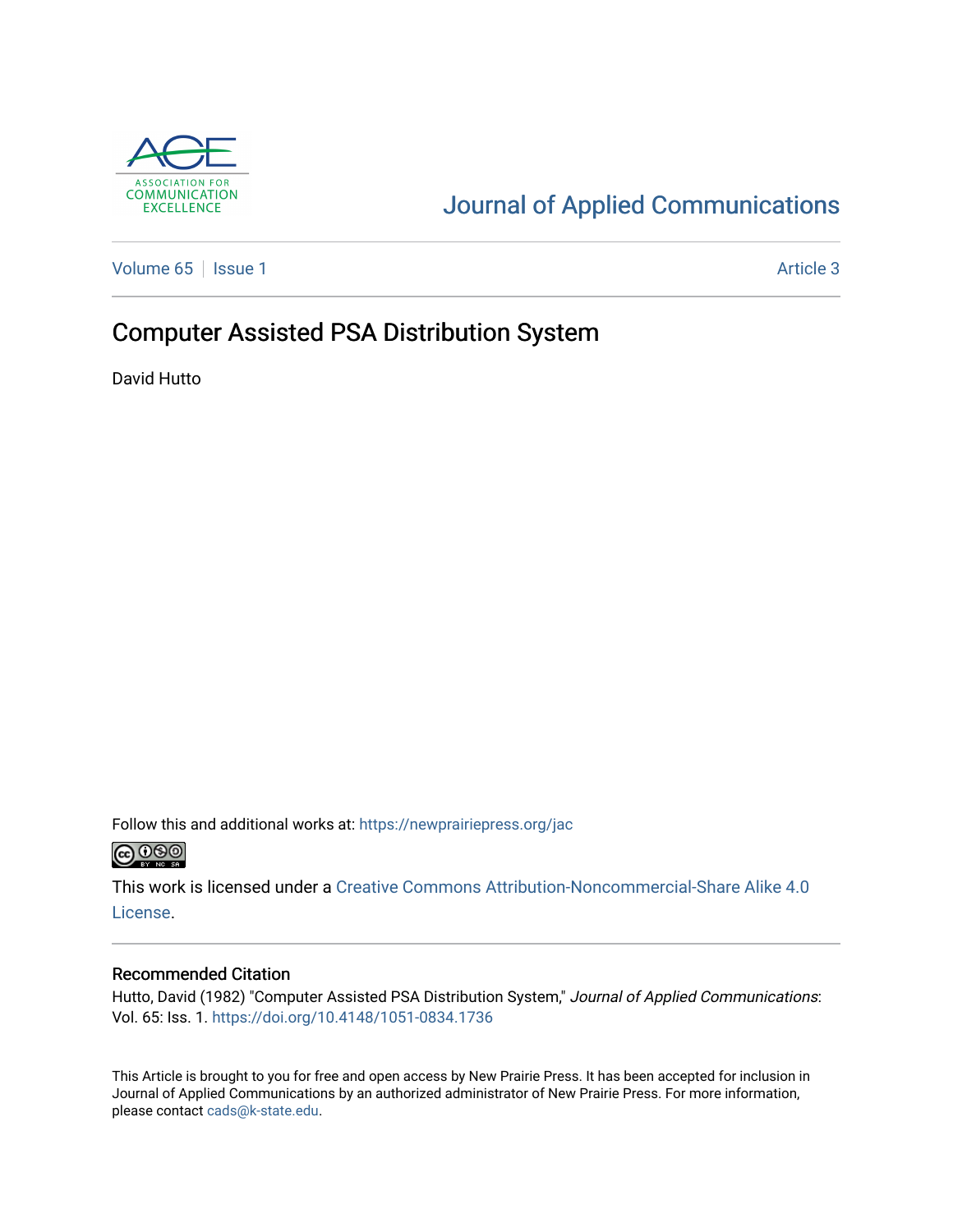## Computer Assisted PSA Distribution System

#### Abstract

There comes a time in each communicator's career when one wishes he or she had been better prepared.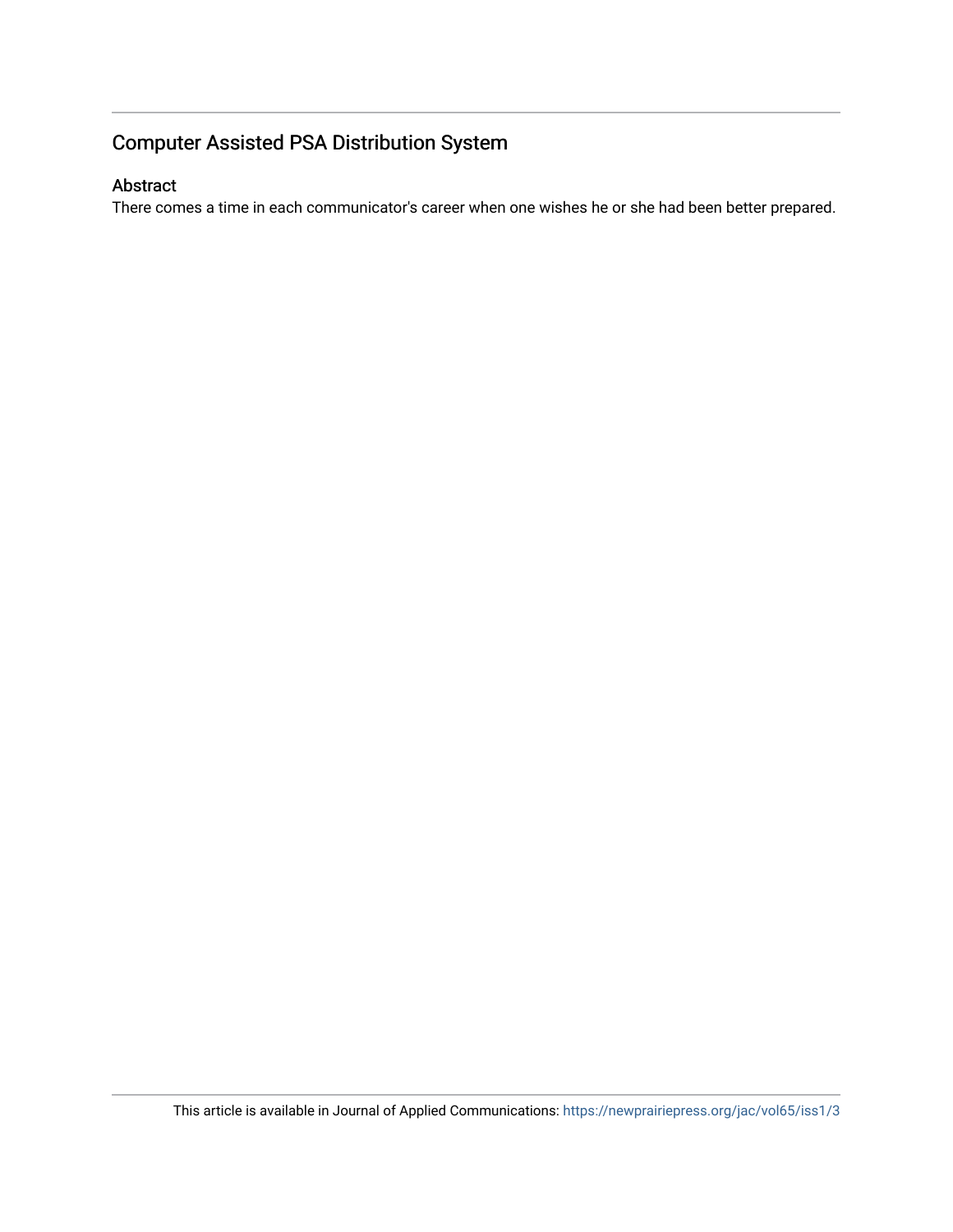# **Computer Assisted PSA Distribution System**

### David Hutto

There comes a time in each communicator's career when one wishes he or she had been better prepared. Mine came in September, 1979. Hurricane Frederick, a late season disaster, wreaked havoc on the Alabama and Mississippi Gulf Coast. Eight Mississippi counties were in trouble. Severe tree damage, power outages, and destruction of property and buildings was widespread.

Our office, the Extension Information Services Department, was besieged by requests from county and district agents to tell the public what it should do in this emergency. Prolonged power failures had caused food to thaw in refrigerators and freezers. People did not know what foods were safe to eat or refreeze. Snakes had been driven to higher ground, and downed power lines were everywhere.

We responded as quickly as possible by writing press releases and radio-television spots. We were then set to release these materials to the media. We had to locate the counties which were affected and identify the radio stations in those counties, type the labels for the envelopes, and get the material to the bus station and on its way to where it was needed. The turn-around time for ten news releases, eight radio PSA's, and two television PSA's was less than twentyfour hours. Not too bad, but in an emergency situation every

#### Hutto is Senior Editor, Electronic Media, for the Mississippi Cooperative Extension Service at Mississippi State.

1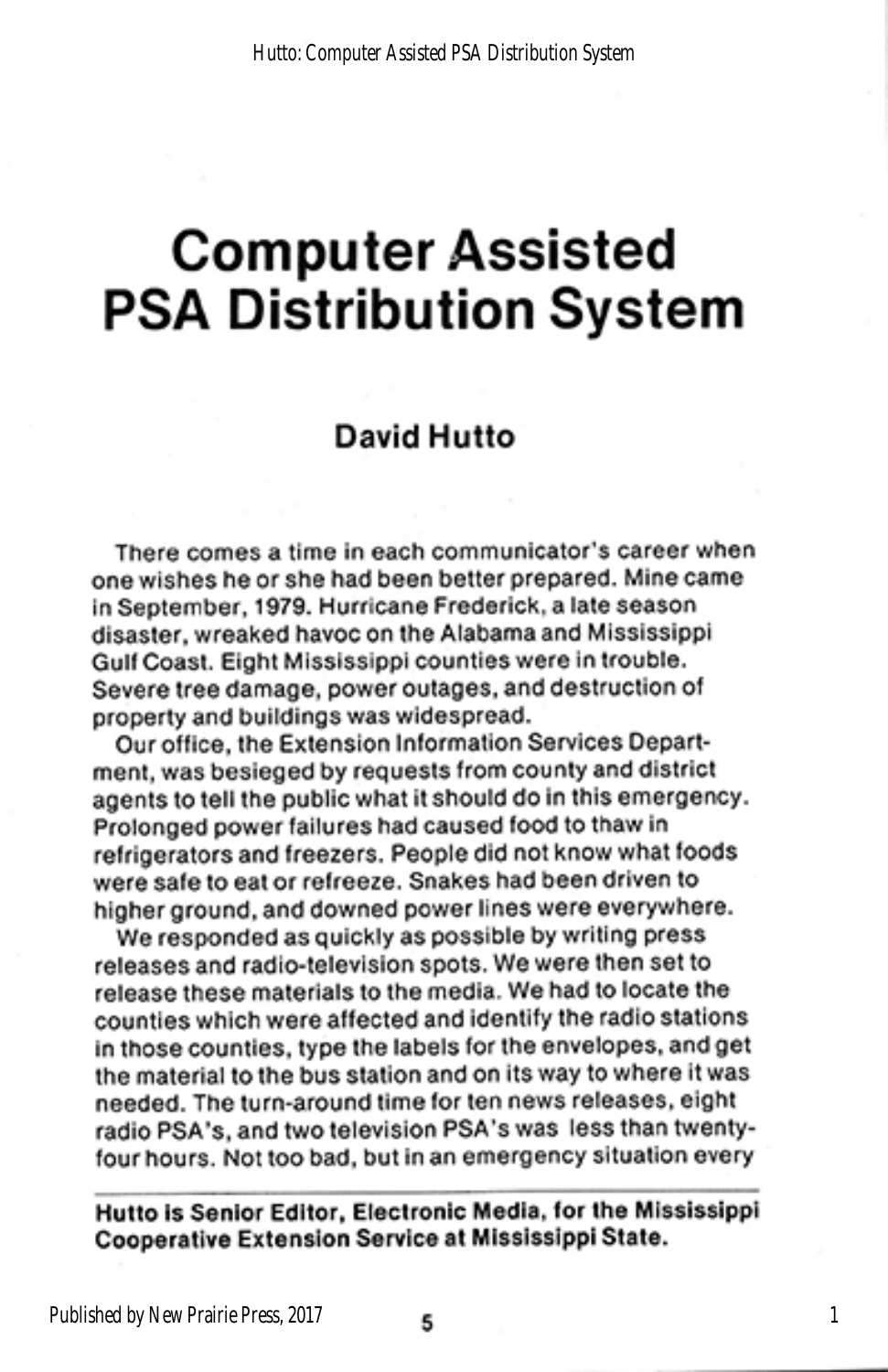hour is winal of Applied Communications, Vol. 65, Jss. 1 [1982], Art. as identifying the radio stations in the disaster area. This was a problem I felt we could solve.

It was apparent that a system was needed to be developed to identify and select radio stations which would reach specific audience types in our state. Certainly the concept of matching the media to the market is not new. Advertisers have been doing it for years. So why not apply the same principal to extension work? We needed a flexible, fast, and easily updated network which was, above all, efficient. In our terms "efficient" meant being able to reach the most people with the fewest number of tapes sent out, as fast as possible.

First we identified the primary stations in the state. In our terms "primary stations" meant those AM stations that were 1000 khz or below and those FM stations that were 30,000<br>watts and above, the dominant radio stations in the metropolitan areas, and a few local low wattage stations. All<br>that would give complete statewide coverage—a total of 60 stations.

il with a fo<mark>ll</mark><br>le format th stations prefered for public service announcements; the geographical area they served; the music format they used; and whether they would send us a current coverage map. From this information we developed our own statewide coverage map using only our primary stations. We had to fill<br>some gaps by using local stations in some areas, but for the<br>most part, we stuck with high-wattage, regional, and clearchannel stations. The primary stations gave us a quick means of obtaining statewide coverage with the fewest possible tapes duplicated and mailed. These stations became the core of our system.

The nature of extension work requires that we reach various commodity groups in Mississippi. It was a fairly simple task to locate the counties that were heavy poultry. swine, and dairy producers. Mississippi's rich delta is known nationwide as a high cotton producing region. Rice and catfish are also produced predominantly in that area. We learned from the commodity departments and the Mississippi Land Use Center where crops were grown in the state. It became our task to key the appropriate radio stations to cover these target groups. We used a simple coding system for the audiences we wanted to reach as follows:

https://newprairiepress.org/jac/vol65/iss1/3 DOI: 10.4148/1051-0834.1736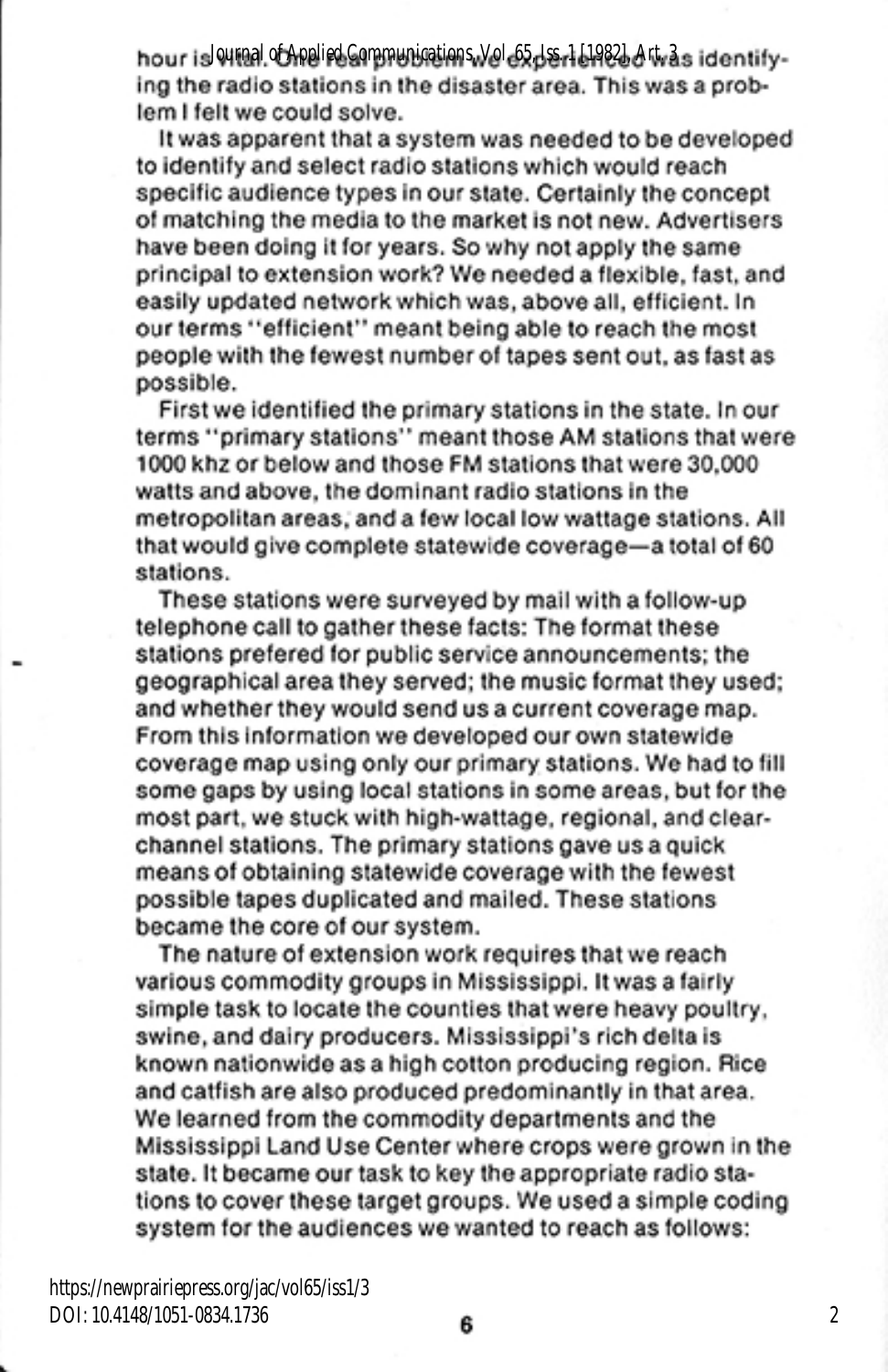|            | NE, NW, SVHutSEComputereAstistedsR&ADistributionSystemricts |
|------------|-------------------------------------------------------------|
| $1 - 82 -$ | counties (alphabetical)                                     |
| B—         | beef                                                        |
| D-         | delta                                                       |
| DY-        | dairy                                                       |
| $F-$       | flood                                                       |
| н—         | hurricane                                                   |
| PO-        | poultry                                                     |
|            | primary                                                     |
|            | urban                                                       |
|            | swine                                                       |
|            | sea grant                                                   |

We also used additional coding relating directly to the radio stations. These symbols were used to represent the different music formats currently in use:

| cw— | Country and Western |
|-----|---------------------|
| EL- | Easy Listening      |
| м-  | Middle of the Road  |
| T—  | <b>Top Forty</b>    |
| BK— | Block               |
| BL— | Black               |

Music formats were necessary because we knew that stations prefer spots which blend with the style of music they play. It is also logical that individuals listening to that station will enjoy spots which are similar to their preferred brand of music. So we wanted to be able to discriminate on the basis of music style as well as by geographic and commodity production areas.

With our codes established, we were now ready to proceed to the next phase of our system-keying the stations to the codes we developed. We used the Mississippi News Media Directory, published by South Central Bell as a guide in making our list. Broadcasting Yearbook 1981 would have served equally well. Both have state listings of all radio stations. After we coded each station according to area, county, commodities, special classifications and music format, we were ready to put the information into retrieval system.

It was at this point that we could have taken many different directions. We chose to use an IBM Systems 6 Information Processor although we had access to a small frame computer and a full-blown Univac with disc drives and more

Published by New Prairie Press, 2017

3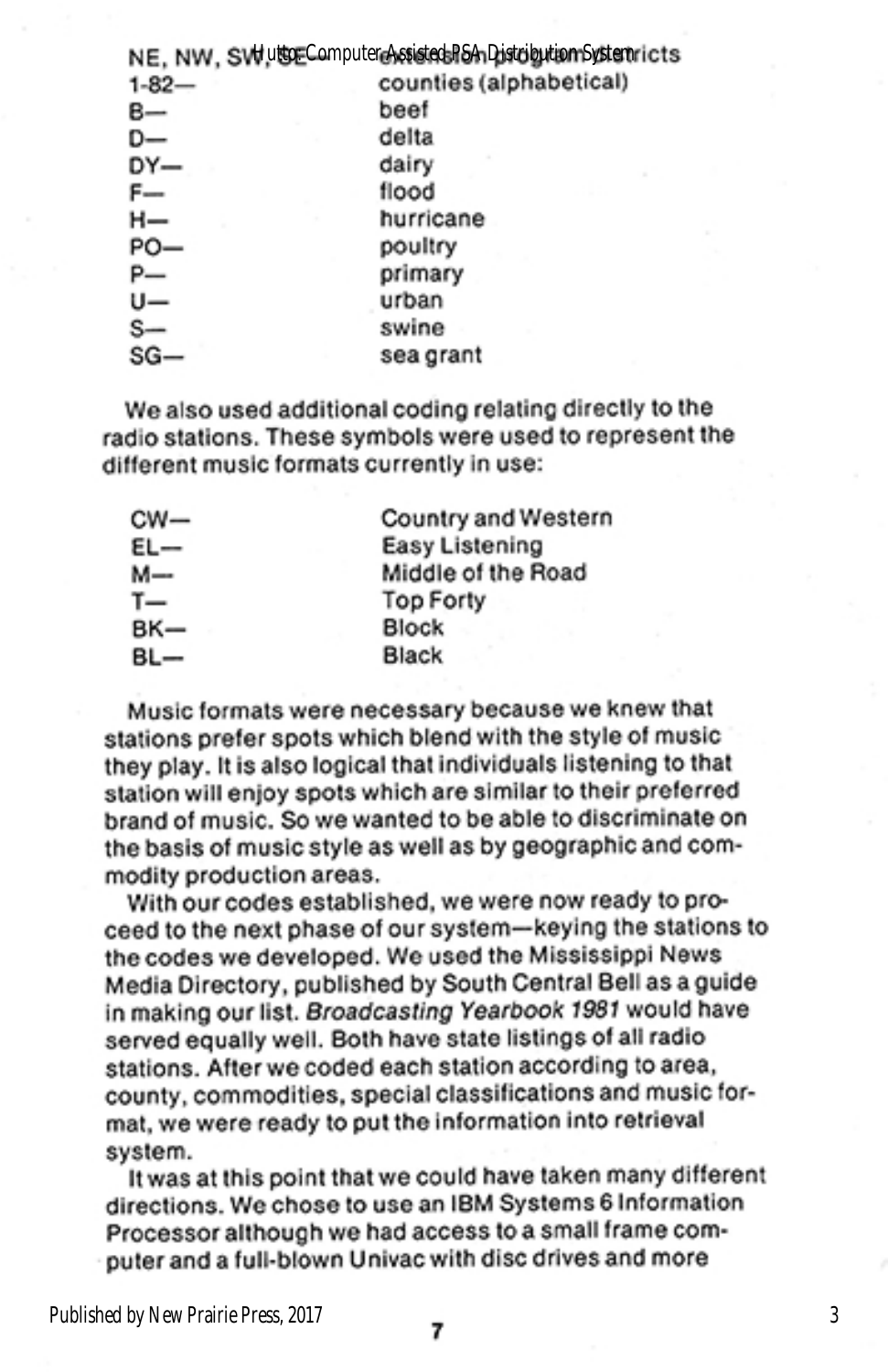*Journal of Applied Communications, Vol. 65, Iss. 1 [1982], Art. 3* tailor-made for what we wanted to do. It was easily programmed without any wasted time for developing or writing a new program to do what we wanted. We could expand our list, add new information, update and delete, purge, and perfect with ease. Our whole program was stored on one small floppy disc which made it most economical to maintain. Since the system was dedicated we didn't pay for expensive computer time on the Univac. Information was inputed directly on the terminal so there were no cards to get out of order, bend or mulitate. Another asset was the unit's compatability to IBM's mag card system by which personalized letters are a breeze to write.

We started out with seventeen codes, but we could expand to more than two hundred if needed. As a result, now we can access any combination of codes we might need to assist in distributing PSA's. For example: suppose our northeast district had a Brucellosis control campaign and wished to send out a spot series to help in training. First, we would ask the computer a few questions. How many country and western, middle of the road, easy listening, etc. stations are there in the northeast district? We would discover that there are 17 country and western, 11 top forty, 4 easy listening, 4 middle of the road, and 5 block programming stations. Then we could instruct the computer to print labels or envelopes for the tapes and begin production. Since we know that that there are mostly country and western and top forty stations in the district, we can do two versions of the spots and satisfy most of the audience, or if time were available, an easy listening version and a toned down contemporary spot could be produced for the middle of the road stations.

The process of obtaining the information on the music format of the stations in that district takes about two minutes from the time I enter the word processing center.

Another example: The problems we had with Hurricane Frederick spots could have been dealt with swiftly using our new system. We have already identified the hurricane prone counties in our state. By using the code "H" for hurricane we could have envelopes addressed and ready to go in a matter of minutes. Should additional counties need to be included in our list, we would add the county number to the hurricane code for inclusion.

There is a temptation to go ahead and have labels and/or envelopes printed to meet a variety of situations which https://newprairiepress.org/jac/vol65/iss1/3 DOI: 10.4148/1051-0834.1736•

4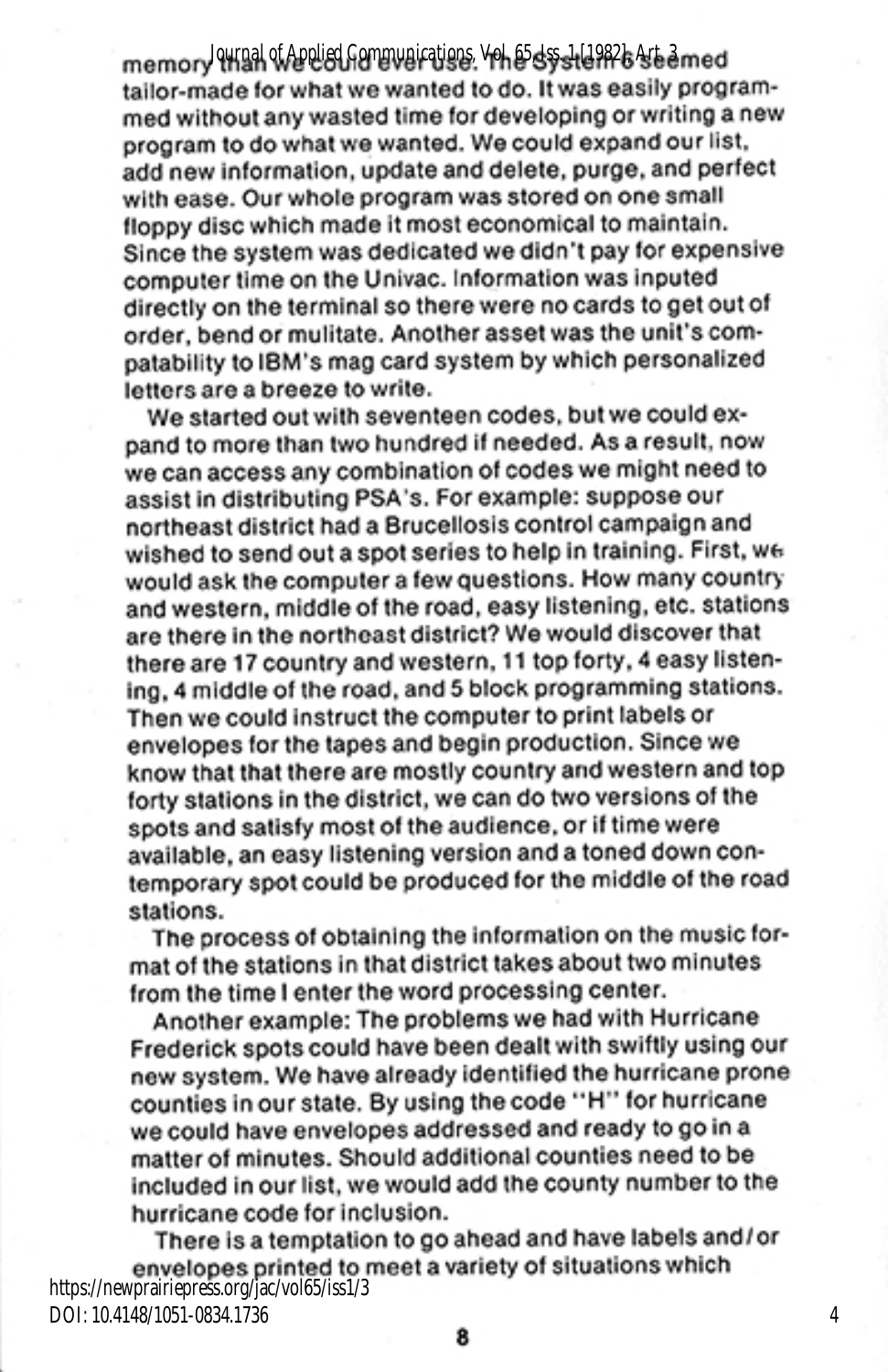#### Hutto: Computer Assisted PSA Distribution System

might occur. However, the system is so fast in producing whatever we need, we have resisted. It seems more practical to store that material on a small floppy disc and use that much-needed file space for slides, negatives, and tapes.

We are still learning the limitations and possibilities of this method of distribution and information storage. Right now the possibilities seem to outnumber the limitations. We are excited about its potential and are thoroughly enjoyng its benefits.

Two people who worked with me on this project who have made significant contributions are Helen Brahan, Information Technician, and Barry Brooks, Audio Technician, Electronic Media Section. This project would not have been possible without their suggestions, ideas, and hard work.

9

 $\overline{5}$